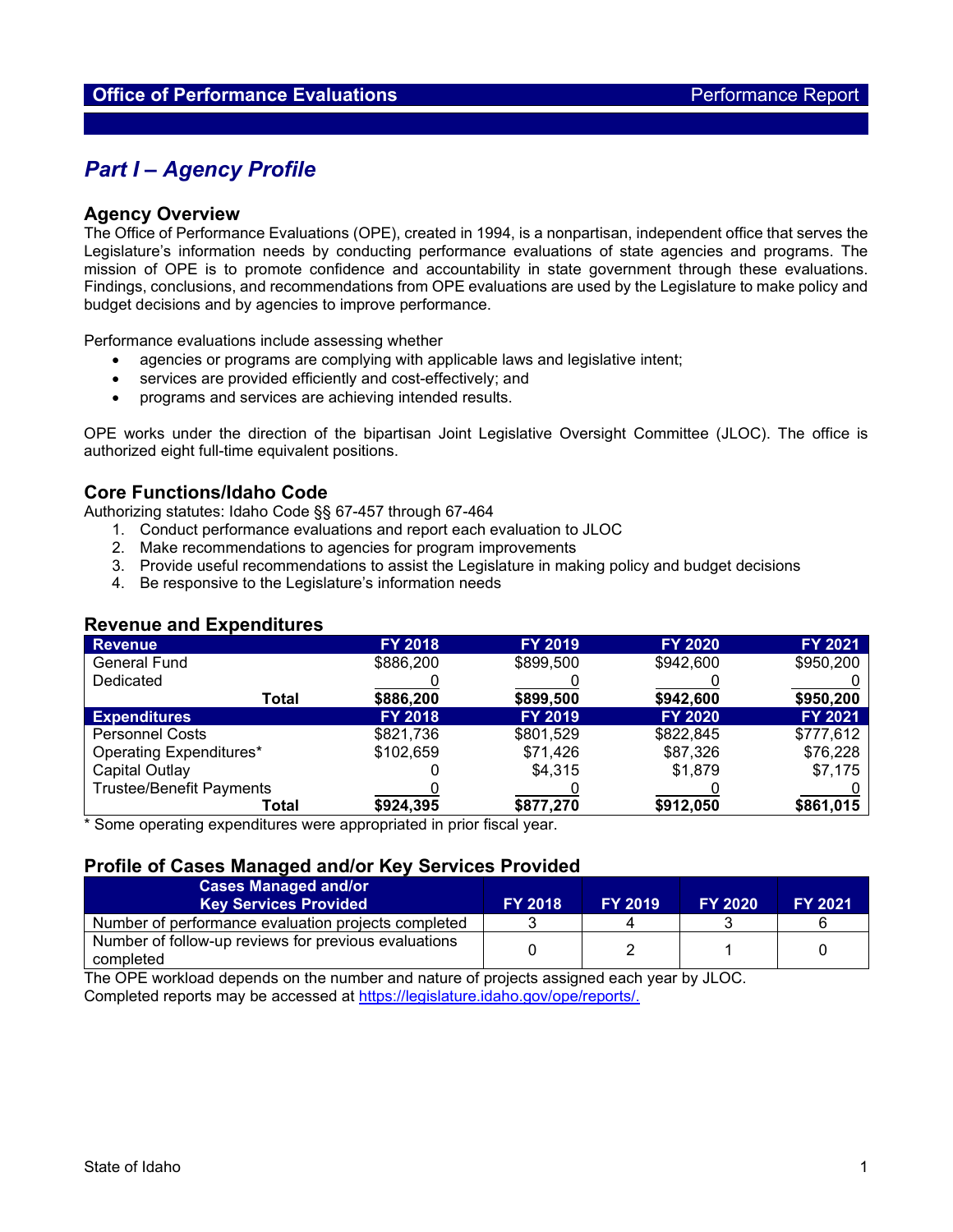# **Office of Performance Evaluations Performance Report Performance Report**

## **FY 2021 Performance Highlights**

OPE released the following evaluation reports in fiscal year 2021:

- Preparedness of Idahoans to Retire: Deciding the State's Role
- State Response to Alzheimer's Disease and Related Dementias
- County Revenues
- Driving Authority for Unauthorized Immigrants
- Designing a Review of Tax Preferences
- Investments in Postsecondary Education

# *Part II – Performance Measures*

|                | <b>Performance Measure</b>                                                                                                                                             |        | <b>FY 2018</b>                                  | FY 2019        | <b>FY 2020</b> | <b>FY 2021</b> | FY 2022 |  |  |  |
|----------------|------------------------------------------------------------------------------------------------------------------------------------------------------------------------|--------|-------------------------------------------------|----------------|----------------|----------------|---------|--|--|--|
|                | Goal 1<br>Provide useful recommendations to assist the Legislature in making policy and budget decisions.                                                              |        |                                                 |                |                |                |         |  |  |  |
| 1.             | Performance is measured by                                                                                                                                             | actual | 9                                               | 8              |                | 4              |         |  |  |  |
|                | the number of bills and<br>resolutions introduced or<br>enacted in response to OPE<br>recommendations.                                                                 | target | n/a                                             | n/a            | n/a            | n/a            |         |  |  |  |
|                | Goal 2                                                                                                                                                                 |        |                                                 |                |                |                |         |  |  |  |
|                |                                                                                                                                                                        |        | Respond to the Legislature's information needs. |                |                |                |         |  |  |  |
| 2.             | Performance is measured by<br>the number of "24-hour" limited<br>reviews completed.                                                                                    | actual |                                                 |                |                | $\mathbf{0}$   |         |  |  |  |
|                |                                                                                                                                                                        | target | n/a                                             | n/a            | n/a            | n/a            |         |  |  |  |
| 3 <sub>1</sub> | Performance is measured by                                                                                                                                             | actual | 5                                               | $\overline{7}$ | $\overline{2}$ | $\overline{2}$ |         |  |  |  |
|                | the number of evaluation-<br>related presentations made to<br>the Legislature (does not<br>include presentations to JLOC).                                             | target | n/a                                             | n/a            | n/a            | n/a            |         |  |  |  |
|                |                                                                                                                                                                        |        | Goal 3                                          |                |                |                |         |  |  |  |
|                | Promote confidence and accountability in state government through education and outreach to interested<br>stakeholders and participation in professional associations. |        |                                                 |                |                |                |         |  |  |  |
| 4.             | Performance is measured by                                                                                                                                             | actual | 19                                              | 11             | 11             | $\overline{4}$ |         |  |  |  |
|                | the number of evaluation-<br>related presentations made<br>outside of the Legislature.                                                                                 | target | n/a                                             | n/a            | n/a            | n/a            |         |  |  |  |

## **Performance Measure Explanatory Notes**

### **Bills introduced**

- Senate Bill 1173 was signed by Governor Little on March 15<sup>th</sup>, 2021 and budgeted \$275,000 for an Alzheimer's disease program coordinator based on recommendations from our evaluation *State Response to Alzheimer's Disease and Related Dementias.*
- House Bill 73 addressed the need for uniform accounting, budgeting, and financial reporting procedures for local governments. This need was identified in two evaluations: *The Impact of State Mandates on County Governments* and *County Revenues*.
- House Bill 180 defined itself in its statement of purpose as a response to our evaluation *Preparedness of Idahoans to Retire: Deciding the State's Role*. The bill would have established a voluntary retirement program for Idahoans without a workplace retirement plan.
- Senate Concurrent Resolution 107 would have established an interim committee to research a system for issuance of driver authorization cards in response to our report *Driving Authority for Unauthorized Immigrants.*